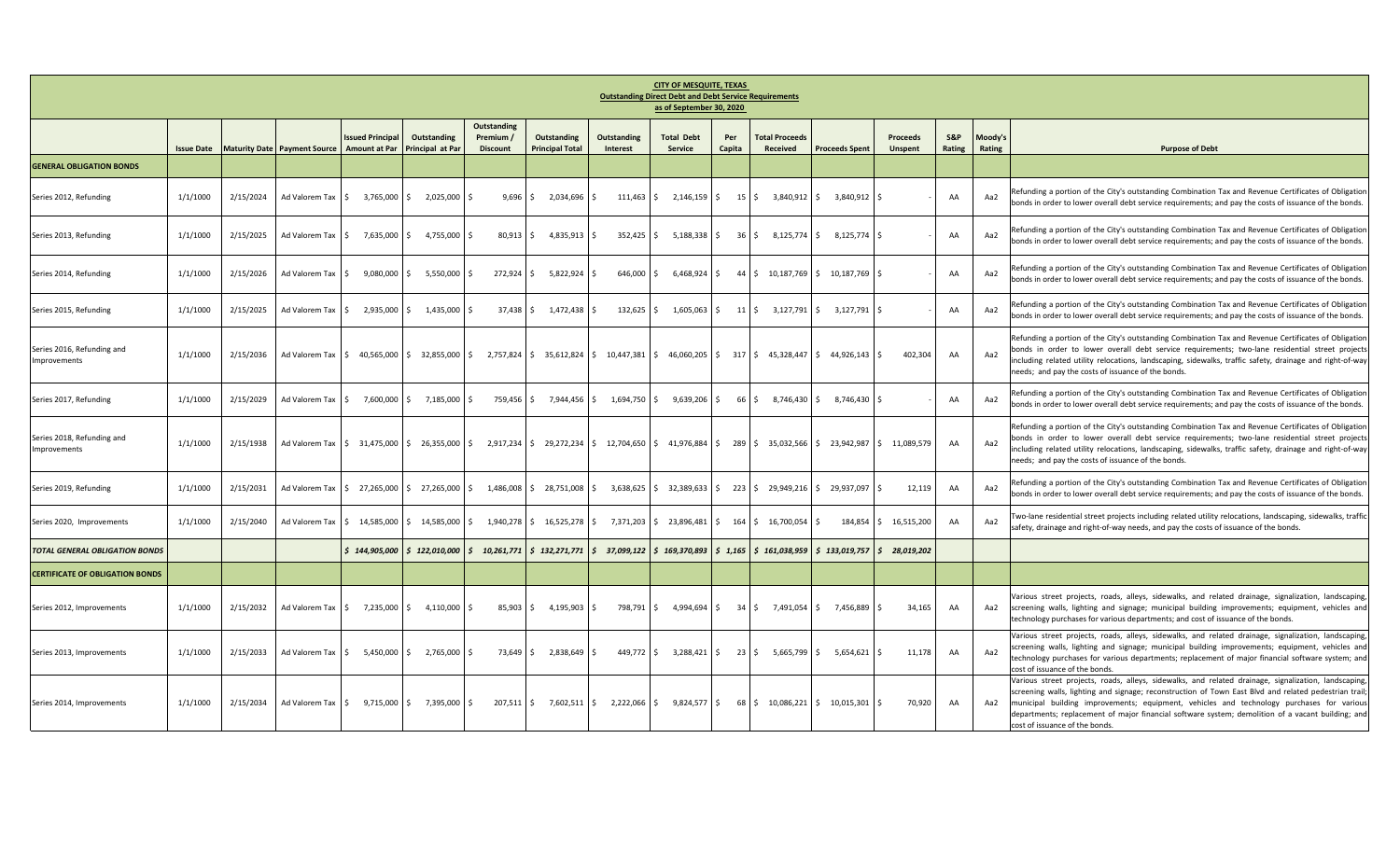| <b>CITY OF MESQUITE, TEXAS</b><br><b>Outstanding Direct Debt and Debt Service Requirements</b><br>as of September 30, 2020 |                   |           |                                                             |                                     |                                                                |                                             |                                       |                                                                                                                                              |                              |                     |                                                                 |                       |                            |               |                   |                                                                                                                                                                                                                                                                                                                                                                                                                                                           |
|----------------------------------------------------------------------------------------------------------------------------|-------------------|-----------|-------------------------------------------------------------|-------------------------------------|----------------------------------------------------------------|---------------------------------------------|---------------------------------------|----------------------------------------------------------------------------------------------------------------------------------------------|------------------------------|---------------------|-----------------------------------------------------------------|-----------------------|----------------------------|---------------|-------------------|-----------------------------------------------------------------------------------------------------------------------------------------------------------------------------------------------------------------------------------------------------------------------------------------------------------------------------------------------------------------------------------------------------------------------------------------------------------|
|                                                                                                                            | <b>Issue Date</b> |           | Maturity Date Payment Source Amount at Par Principal at Par | <b>Issued Principal</b>             | Outstanding                                                    | Outstanding<br>Premium /<br><b>Discount</b> | Outstanding<br><b>Principal Total</b> | Outstanding<br>Interest                                                                                                                      | <b>Total Debt</b><br>Service | Per<br>Capita       | <b>Total Proceeds</b><br>Received                               | <b>Proceeds Spent</b> | Proceeds<br><b>Unspent</b> | S&P<br>Rating | Moody's<br>Rating | <b>Purpose of Debt</b>                                                                                                                                                                                                                                                                                                                                                                                                                                    |
| Series 2015, Improvements                                                                                                  | 1/1/1000          | 2/15/2035 |                                                             |                                     | Ad Valorem Tax   \$ 14,835,000   \$ 10,590,000   \$            |                                             |                                       | 643,332   \$11,233,332   \$3,507,275   \$14,740,607   \$101   \$15,962,455   \$15,940,169   \$                                               |                              |                     |                                                                 |                       | 22,286                     | AA            | Aa2               | Various street projects, roads, alleys, sidewalks, and related drainage, signalization, landscaping<br>; screening walls, lighting and signage; reconstruction of Town East Blvd and related pedestrian trail<br>municipal building improvements including Evans Rec Center; equipment, vehicles and technology<br>purchases for various departments; public radio system replacement; 911 phone system replacement<br>and cost of issuance of the bonds. |
| Series 2016, Improvements                                                                                                  | 1/1/1000          | 2/15/2036 |                                                             | Ad Valorem Tax 5 11.815.000 S       | 6.920.000 S                                                    |                                             |                                       | 485,418 \$ 7,405,418 \$ 1,749,094 \$ 9,154,512                                                                                               |                              | $\mathsf{S}$        | 63 \$ 12,694,449 \$ 11,129,378 \$ 1,565,071                     |                       |                            | AA            | Aa2               | /arious street projects, roads, alleys, sidewalks, and related drainage, signalization, landscaping<br>screening walls, lighting and signage; municipal building roof and HVAC repairs; equipment, vehicles<br>and technology purchases for various departments; public radio system replacement; and cost of<br>ssuance of the bonds.                                                                                                                    |
| Series 2017, Improvements                                                                                                  | 1/1/1000          | 2/15/2037 |                                                             | Ad Valorem Tax \$ 8,285,000 \$      | 4,200,000 \$                                                   |                                             |                                       | 292,064 \$4,492,064 \$1,298,588 \$5,790,652 \$                                                                                               |                              |                     | 40 \$ 8,725,904 \$                                              | 8,366,319 \$          | 359,585                    | AA            | Aa2               | Various street projects, roads, alleys, sidewalks, and related drainage, signalization, landscaping,<br>screening walls, lighting and signage; constructing and equiping a new fire station; equipment<br>vehicles and technology purchases for various departments; computer aided dispatch equipment; and<br>cost of issuance of the bonds.                                                                                                             |
| Series 2018, Improvements                                                                                                  | 1/1/1000          | 2/15/2038 |                                                             | Ad Valorem Tax   \$ 16,050,000   \$ | 14,095,000 \$                                                  | 1,200,376                                   | 15,295,376 \$<br>IS.                  |                                                                                                                                              |                              |                     | $6,143,150$ \$ 21,438,526 \$ 147 \$ 17,650,118 \$ 14,302,523 \$ |                       | 3,347,595                  | AA            | Aa2               | Various street projects, roads, alleys, sidewalks, and related drainage, signalization, landscaping,<br>screening walls, lighting and signage; designing, developing, constructing, improving and renovating<br>ity buildings and facilities; equipment, vehicles and technology purchases for various departments;<br>and cost of issuance of the bonds.                                                                                                 |
| Series 2019, Improvements                                                                                                  | 1/1/1001          | 2/15/2039 |                                                             |                                     | Ad Valorem Tax   \$ 10,065,000   \$ 7,250,000   \$             |                                             |                                       | $446,146$ \$ 7,696,146 \$ 2,451,375 \$ 10,147,521 \$                                                                                         |                              |                     | 70 \$10,629,945 \$5,796,480 \$                                  |                       | 4,833,465                  | AA            | Aa2               | Various street projects, roads, alleys, sidewalks, and related drainage, signalization, landscaping<br>screening walls, lighting and signage; designing, developing, constructing, improving and renovating<br>City buildings and facilities; equipment, vehicles and technology purchases for various departments;<br>and cost of issuance of the bonds.                                                                                                 |
| Series 2020, Improvements                                                                                                  | 1/1/1001          | 2/15/2040 |                                                             |                                     |                                                                |                                             |                                       | Ad Valorem Tax   \$10,360,000   \$10,360,000   \$1,365,749   \$11,725,749   \$5,236,529   \$16,962,278   \$117   \$11,848,753   \$           |                              |                     |                                                                 | 3,509,398 \$          | 8,339,355                  | AA            | Aa2               | Various street projects, roads, alleys, sidewalks, and related drainage, signalization, landscaping<br>screening walls, lighting and signage; designing, developing, constructing, improving and renovating<br>ity buildings and facilities; equipment, vehicles and technology purchases for various departments;<br>and cost of issuance of the bonds.                                                                                                  |
| TOTAL CERTIFICATE OF OBLIGATION BONDS                                                                                      |                   |           |                                                             |                                     | $$93,810,000$ $$67,685,000$                                    | l s<br>4,800,148                            | $5$ 72,485,148                        | $\frac{23,856,640}{5}$ 96,341,788                                                                                                            |                              |                     |                                                                 |                       | 82,171,078 \$ 18,583,620   |               |                   |                                                                                                                                                                                                                                                                                                                                                                                                                                                           |
| <b>WATERWORKS AND SEWER SYSTEM REVENUE BONDS</b>                                                                           |                   |           |                                                             |                                     |                                                                |                                             |                                       |                                                                                                                                              |                              |                     |                                                                 |                       |                            |               |                   |                                                                                                                                                                                                                                                                                                                                                                                                                                                           |
| Series 2009, Improvements                                                                                                  | 1/1/1000          | 3/1/2029  | Revenue                                                     | $$380,000$ \$                       |                                                                |                                             |                                       |                                                                                                                                              | Ŝ.                           | Ś.                  | 8,417,811<br>Ŝ.                                                 | S.<br>8,402,696       | 15,115<br>Ŝ.               | AA            | Aa2               | mprovements, additions, and extensions to the system; fund the additional amount required to be<br>accumulated in the Reserve Fund; and pay the costs of issuance of the bonds.                                                                                                                                                                                                                                                                           |
| Series 2010, Improvements                                                                                                  | 1/1/1000          | 3/1/2030  | Revenue                                                     | $$3,270,000$ \$                     |                                                                | $(834)$ \$<br>I \$                          | $(834)$ \$                            |                                                                                                                                              | (834)<br>S.                  | \$                  | 8,355,475 \$<br>$(0)$ S                                         | 8,355,475             |                            | AA            | Aa2               | mprovements, additions, and extensions to the system; fund the additional amount required to be<br>accumulated in the Reserve Fund; and pay the costs of issuance of the bonds.                                                                                                                                                                                                                                                                           |
| Series 2011, Refunding and<br>Improvements                                                                                 | 1/1/1000          | 3/1/2031  | Revenue                                                     | $$14,240,000$ $$$                   |                                                                | $\sim$                                      |                                       |                                                                                                                                              | -Ś                           | S.<br>$\sim$ $-$    | $$15,231,952$ $$$                                               | 15.231.952            |                            | AA            | Aa2               | Refunding a portion of the City's outstanding Waterworks and Sewer System debts in order to lower<br>overall debt service requirements; improvements, additions, and extensions to the system; fund the<br>additional amount required to be accumulated in the Reserve Fund; and pay the costs of issuance of<br>he bonds.                                                                                                                                |
| Series 2012, Refunding and<br>Improvements                                                                                 | 1/1/1000          | 3/1/2032  | Revenue                                                     | $$7,945,000$ \$                     | 4,285,000 \$                                                   | $68,915$ \$                                 | $4,353,915$ \$                        |                                                                                                                                              | 723,138 \$ 5,077,053         | $\ddot{\mathsf{S}}$ | $35 \frac{1}{2}$<br>8,288,812 \$                                | 8,288,812 \$          |                            | AA            | Aa2               | Refunding a portion of the City's outstanding Waterworks and Sewer System debts in order to lower<br>overall debt service requirements; improvements, additions, and extensions to the system; fund the<br>additional amount required to be accumulated in the Reserve Fund; and pay the costs of issuance of<br>he bonds.                                                                                                                                |
| Series 2013, Refunding and<br>Improvements                                                                                 | 1/1/1000          | 3/1/2033  | Revenue                                                     | $$7,090,000$ \$                     | 4,065,000 \$                                                   | 77,554                                      | $4,142,554$ \$<br>IS.                 | 853,003 \$                                                                                                                                   | 4,995,557                    | $\mathsf{S}$        | 34 \$ 7,332,834 \$                                              | 7,283,738 \$          | 49,096                     | AA            | Aa2               | Refunding a portion of the City's outstanding Waterworks and Sewer System debts in order to lower<br>overall debt service requirements; improvements, additions, and extensions to the system; fund the<br>additional amount required to be accumulated in the Reserve Fund; and pay the costs of issuance of<br>the bonds.                                                                                                                               |
| Series 2014, Refunding and<br>Improvements                                                                                 | 1/1/1000          | 3/1/2034  | Revenue                                                     |                                     | $\frac{1}{2}$ 11,655,000 \$ 8,625,000 \$                       |                                             |                                       | $442,341 \mid \xi$ 9,067,341 $\mid \xi$ 2,075,081 $\mid \xi$ 11,142,422 $\mid \xi$ 77 $\mid \xi$ 12,819,625 $\mid \xi$ 12,604,276 $\mid \xi$ |                              |                     |                                                                 |                       | 215,349                    | AA            | Aa2               | Refunding a portion of the City's outstanding Waterworks and Sewer System debts in order to lower<br>overall debt service requirements; improvements, additions, and extensions to the system; fund the<br>additional amount required to be accumulated in the Reserve Fund; and pay the costs of issuance of<br>he bonds.                                                                                                                                |
| Series 2015, Refunding and<br>Improvements                                                                                 | 1/1/1000          | 3/1/2035  | Revenue                                                     |                                     | $\frac{1}{2}$ 10,325,000 $\frac{1}{2}$ 5,835,000 $\frac{1}{2}$ | 333,912                                     | IS.                                   | $6,168,912$ \$ 1,777,350 \$ 7,946,262 \$                                                                                                     |                              |                     | 55 \$11,048,225 \$9,681,228 \$                                  |                       | 1,366,997                  | AA            | Aa2               | Refunding a portion of the City's outstanding Waterworks and Sewer System debts in order to lower<br>overall debt service requirements; improvements, additions, and extensions to the system; fund the<br>additional amount required to be accumulated in the Reserve Fund; and pay the costs of issuance of<br>the bonds.                                                                                                                               |